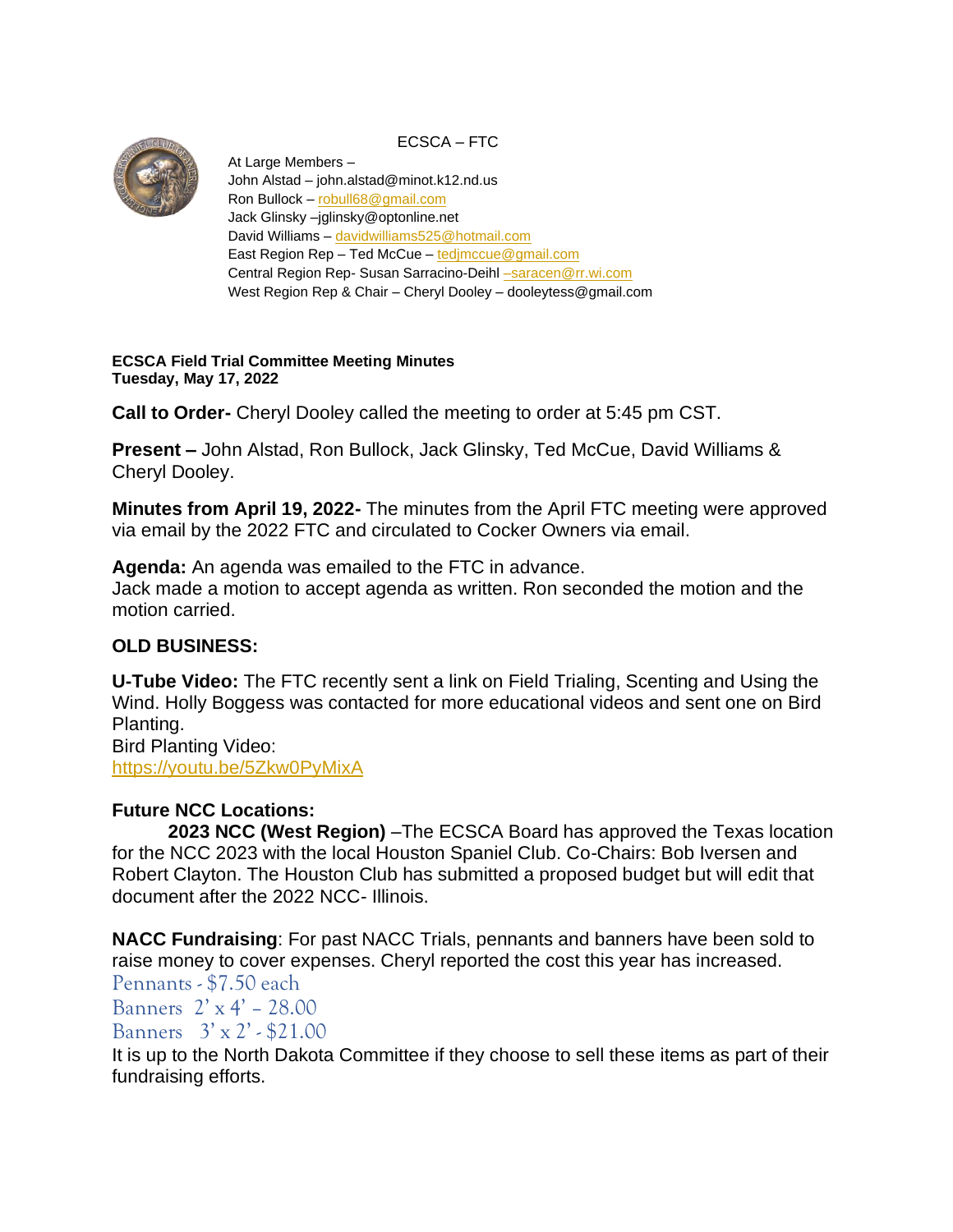**Update on 2023 NCC Judge Selection:** Cheryl reported the letters to Judges went out April 15, 2022. Letters need to be postmarked by June 3, 2022. After that time, a Preliminary Ballot will be generated. Voting dogs will receive a ballot shortly thereafter.

**Budgets for 2021 NACC and NCC:** Ted asked if we have yet received the final budget information for the 2021 Nationals. That info has not been received, but an effort will be made to contact the ECSCA- Treasurer and President.

## **NEW BUSINESS:**

**FTC Meeting at 2022 NACC – North Dakota:** It has been suggested that as the FTC holds a General Meeting at NCC Trials, there should also be a meeting held at the NACC. This would allow Amateur Handlers in attendance an opportunity to voice their opinions on Amateur Stakes and the NACC.

Cheryl has been in contact with the North Dakota Club to determine when such a meeting could take place. Jon Hunke (Chair) and Jamie Mowder (Secretary) will let the FTC know what will fit their schedule.

A question arose regarding the FTC discussing and making a decision on the 2023 NACC prior to the 2022 NACC- North Dakota. It was pointed out in a previous meeting the FTC voted to hold off any decision until after the 2022 NACC- North Dakota. A brief discussion around future NACC's took place. Again, key points discussed included when to hold a NACC (spring vs fall), whether to schedule the NACC yearly or every other year, would it be better to hold the NACC at a Central locations, holding the NACC at the same location and a couple days after the NCC, etc. No conclusion was reached in terms of a 2023 NACC, but the FTC was encouraged to keep weighing pros and cons.

It was suggested a meeting at the NACC would be polling a 'stacked deck'. It might be best to ask the ENTIRE Cocker field for the betterment of the breed. It was then suggested this subject also be placed on the agenda for the NCC General Meeting so more people will be polled.

It was also suggested the date being a week away from the OPEN date will affect attendance at the NCC.

It was mentioned that the FTC decision to allow Amateurs placing in an OPEN stake to qualify for the NACC has been controversial. It was suggested that decision might have been received better if a survey had been conducted. It was mentioned that in the interest of time, the FTC made the decision so Folks could plan their Trial schedules. It was also mentioned that the number of Amateur stakes and entries has increased from 2021.

Again, it was suggested a survey be sent asking for input from Cocker Handlers/Owners regarding the NACC.

A survey had been sent in 2020. Conclusions from the survey were difficult and since then it has been suggested to conduct another survey but only allow Amateur Handlers or Amateurs who have entered an Amateur stake.

Cheryl indicated she would send a copy of the previous survey to the FTC Members so Folks could ponder potentially re-doing the survey with revised questions that will help the FTC assess National Amateur stakes. The survey results can also be found on fieldcockers.com.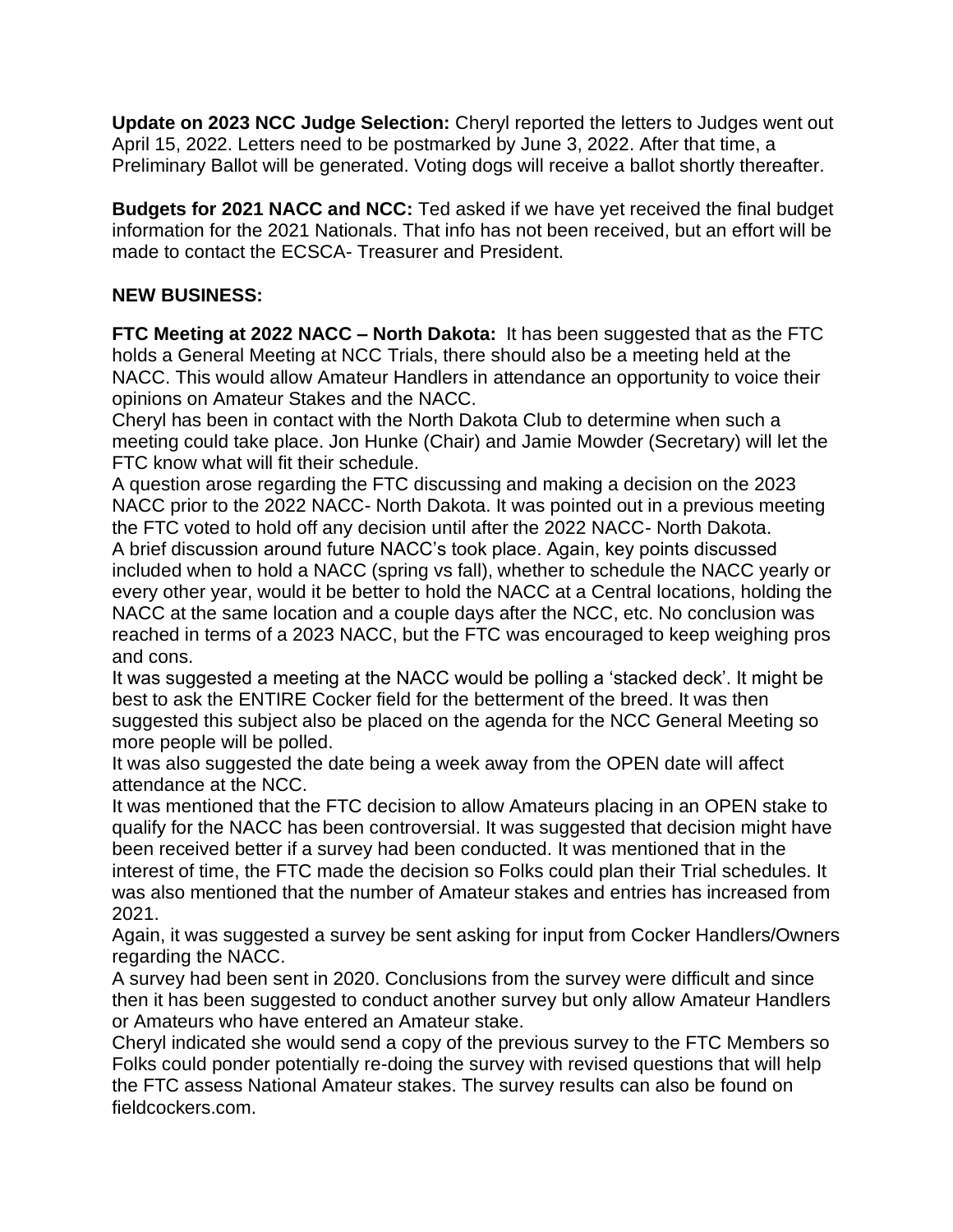**Gunning Expenses at National Trials:** It was brought to the FTC's attention that Gunning expenses are becoming one of the largest expenses for a National Trial. Traditionally, the National Committee receives a donation for \$2500 for the Gun Team. However, the expenses for the Gun Team are \$5000. This puts a burden on fundraising effort.

It was pointed out that throughout the spring and fall trial seasons Gunners are kind to attend trials with travel expenses coming out of their own pocketbooks and donating their free time. Thus, it would seem, that providing them with lodging, food and a gift for the National trial seems reasonable.

It was noted that each National Committee has the option to provide whatever perks they choose to provide. But, they need to be aware of costs and determine if they are able to cutback expenses elsewhere or possibly considering raising entry fees.

**National Fundraising:** The FTC received an email prior to the meeting about the difficulties we face when trying to fundraise for a National Trial. Ted suggested a Calcutta as a way to perhaps raise money in a fun way. The suggestion is well taken but it will be necessary to investigate the legality. Gaming laws have changed for fundraising and the ECSCA will expect the National Committee to abide by those laws. Cheryl will check with the ECSCA and determine if a Calcutta would be allowed. It was noted that the expenses for a National Trial are around \$50,000. Only half of that is from entry fees, making it necessary to raise \$25,000, a chore that is getting more difficult.

The FTC Members were encouraged to think of any ideas they feel might help fund the expenses.

**Bixby Award:** The FTC has received, to date, one nomination for the Bixby Award. FTC Members were encouraged to seek out additional nominations. The FTC will need nominations and bios sometime in late June or early July. A decision on the Award will take place at the July meeting.

## **English Cocker Spaniel – Junior Hunter Retriever** - Susan Sarracino-Deihl

Susan was unable to attend the meeting this evening. This topic will be moved to the June agenda.

**Potential Change in Springer Judge Criteria:** Ron reported that the Springer World proposed and passed to change Judge Criteria. He stated once word leaked out, there was some backlash and they then chose to do a survey. Ron provided the FTC with the link for the survey.

It was noted that if a Judge is a Cocker Judge and wants to be a Springer Judge they would not be eligible unless they campaign a springer.

There was significant discussion around why Cocker Judges are not able to judge Springers, but Springer Judges are allowed to judge Cockers. And, it was noted that with the increase of sequential Springer/Cocker trials Cockers are almost always being judged by Springer Judges and running in Springer cover.

Ron explained the third week of August will be when the final decision is made. A